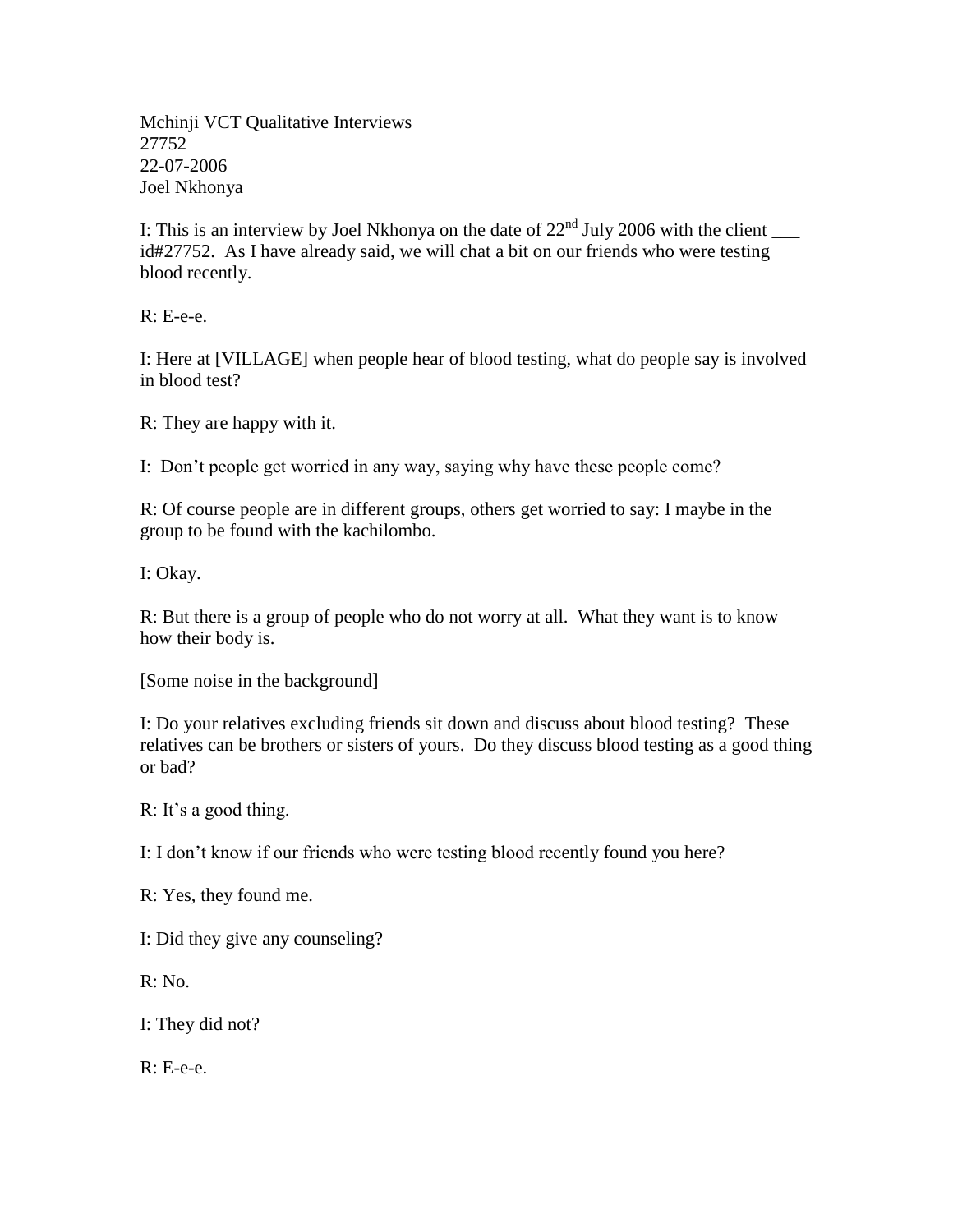I: Did you accept independently to have your blood tested or it was due to some external influences?

R: Yes I accepted.

I: Did your wife also agree to be tested?

R: She too accepted to be tested.

I: Did the VCT people test your blood without any counseling, or maybe you were only counseled at the beginning or at the end?

R: When they tested me, what happens is that they counsel a person according what has been found in his body.

I: What do people say about VCT on the two ways, the recent one where people hear their results instantly, as compared to the past where results could be told probably after a week or so? Which way between the two ways would you prefer?

R: For us here, we see that both ways are good. Because the end result is knowing your body.

I: Even if It takes some time?

R: No problems.

I: Okay…After the VCT people had gone did you sit down with your wife to share the results to say, they have found me so so?

R: Ey, we sat down and shared.

I: Okay.

R: E-e-e.

I: If possible, can you share me your results.

R: For the results I was not satisfied, but they begun by telling how the results were to be interpreted. So when the results were out they asked me that, according to what we explained earlier on, can you determine your results?

I: Okay.

R: But I told them that they have to explain to us.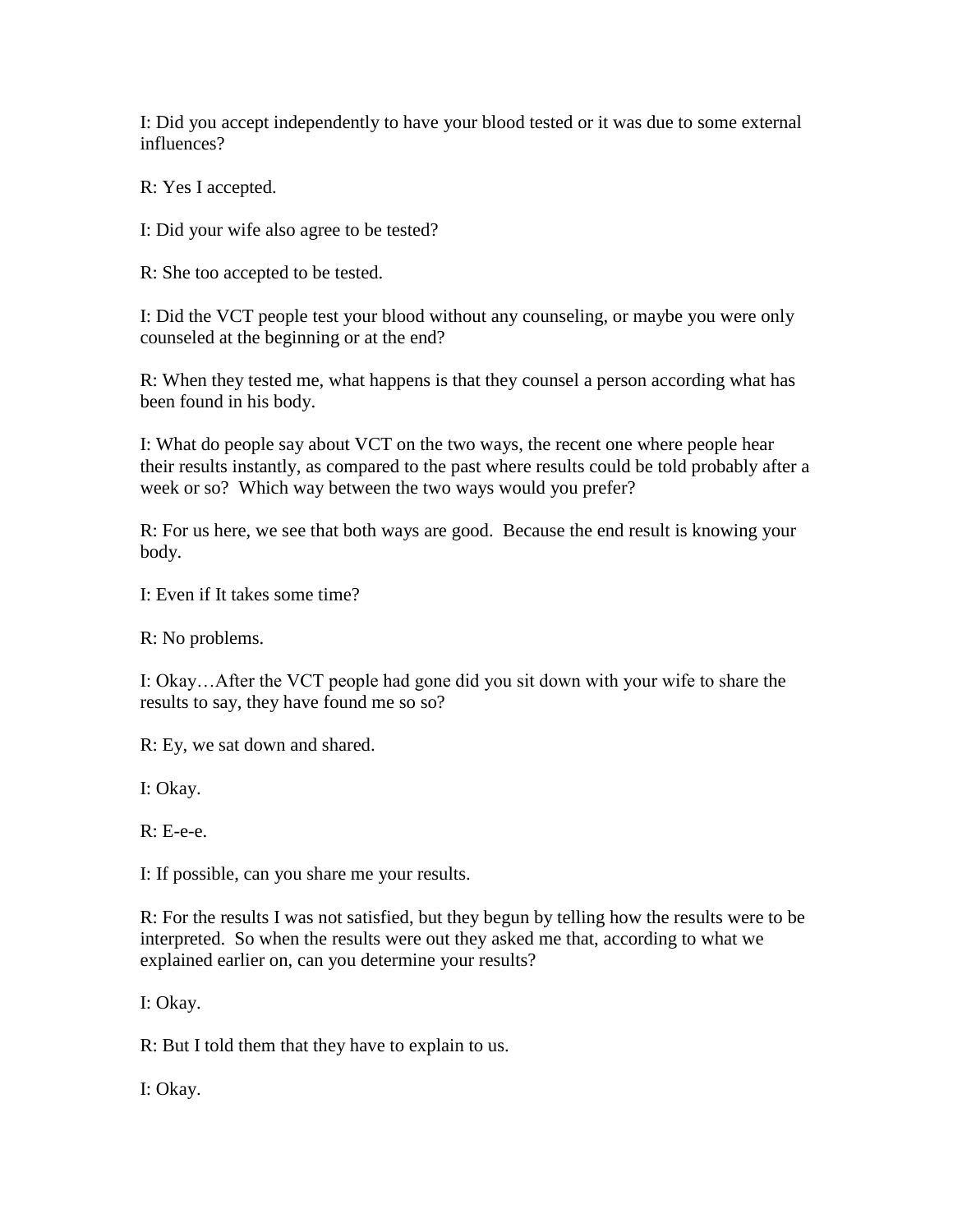R: So they explained that you don't have the kachilombo of HIV.

I: Okay.

R: Then they asked me how I felt in my heart. I told them that am very happy as you have found me without kachilombo.

I: Okay.

R: Then they asked me some questions that: What will you be following so that you remain without the kachilombo?

I: okay, that was a nice question.

R: I told them prevention from sexual immorality and if not have ways of prevention so that the virus does not spread.

I: Yah yah.

R: So they asked me the question, what ways will you follow as of now so that you don't contract the kachilombo?

I: What did you respond?

R: I replied, not borrowing needles, avoid chiwerewere.

I: Yah.

R: But if you can't resist then you use a condom.

I: Okay.

R: Those were the stories we discussed that time.

I: Okay.

R: Indeed.

I: How did they explain on how the instruments work?

R: I can't remember everything, but I remember just part of it.

I: Go ahead with what you can remember.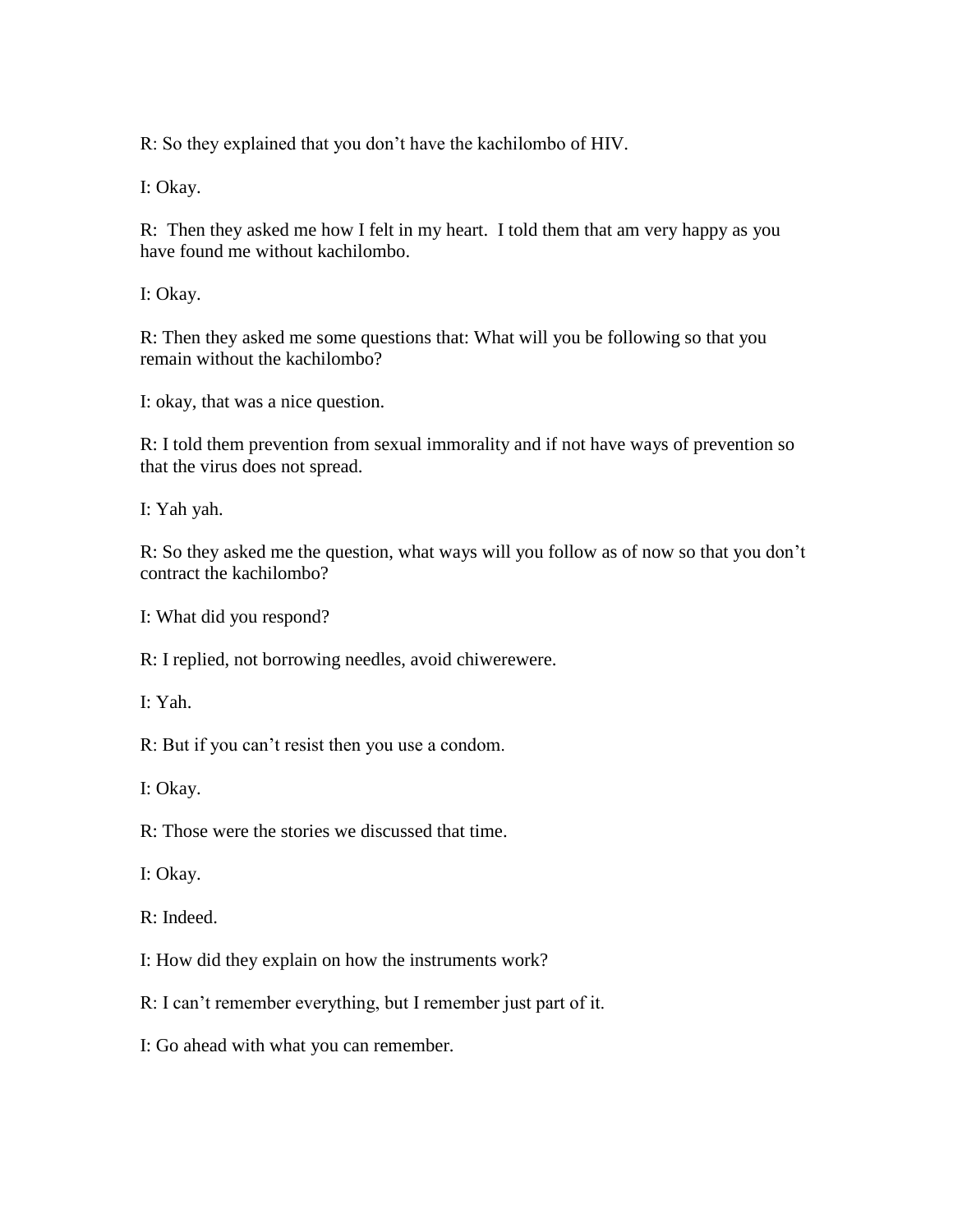R: They had one instrument white the other one unigold. Then come a pipe where they were putting the blood.

I: Okay.

R: And a needle which they used to prick and take blood. They explained that blood will be poured here and there pointing at the instruments so they continued that: upon pouring blood in, if two lines show up, it means you have kachilombo.

I: Okay.

R: But if one line appears on both, it means you don't have.

I: Okay.

R: So for me only one line showed up.

I: Okay.

R: That is how it was.

I: To you, where did you hear for the first time about VCT and HIV?

R: I heard it from the radio, then later from the hospital.

I: Okay.

R: E-e-e.

I: And you have said that you pray I don't know if your church pastors of catholic do play any role in advising the Christians about VCT and AIDS?

R: They take part in advising.

I: What do your priests or catechists say on VCT?

R: If we go by that, I am not one of the people who has ever been advised by church elders.

I: What I mean is that: Let's tomorrow on Sunday you happen to go to church and after church services not formal meeting as such.

R: Ok, that usually happens after prayers are over.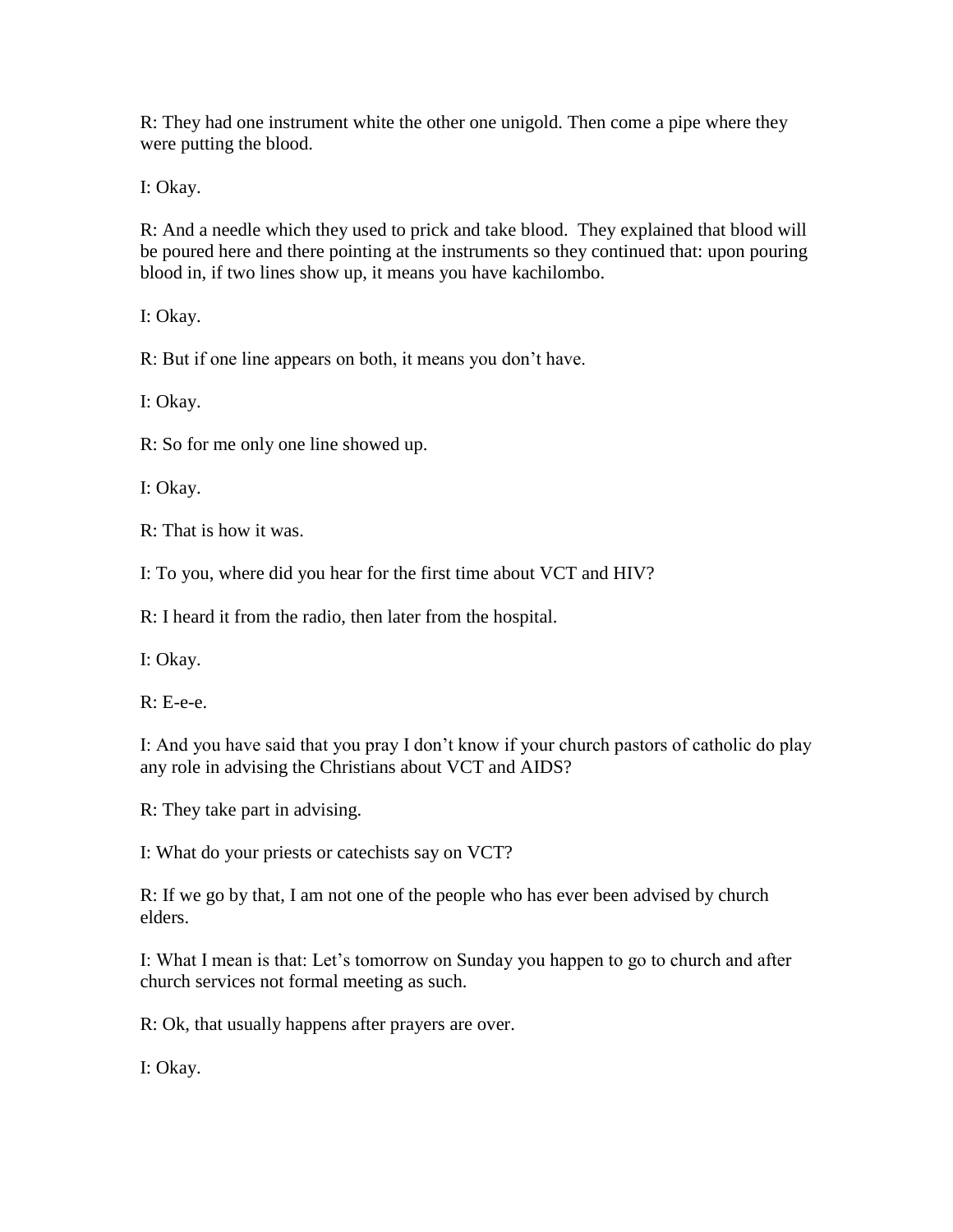R: That's what I am saying that after prayers I am not one of the people who listen.

I: Do you see any difference in the way the church people talk about VCT and the way government talks about VCT?

R: No there is no difference.

I: Do church people speak of condoms to their faithfuls?

R: No.

I: They are not free?

R: Of course this happens outside prayers. After the prayers are through its when people gather. They have a counselor who stands up and talks even mentions of condoms.

I: Okay.

R: Eyah.

I: Does your village head here at [VILLAGE] take time to advice his people on blood testing and AIDS?

R: No, I have not.

I: You mean the village head says nothing even when people are at a meeting?

R: Aaa I have never heard him say that.

I: Okay.

R: E-e-e.

I: How do people's lives change after being positive. You should not mention anybody's name even if you know them. How do their life change?

R: Because people are different, others say let me heed the advice given to me from my counselors.

I: Okay.

R: But there are others again think of just disappearing.

I: What things do such people do to just disappear?

R: Things like drinking poison.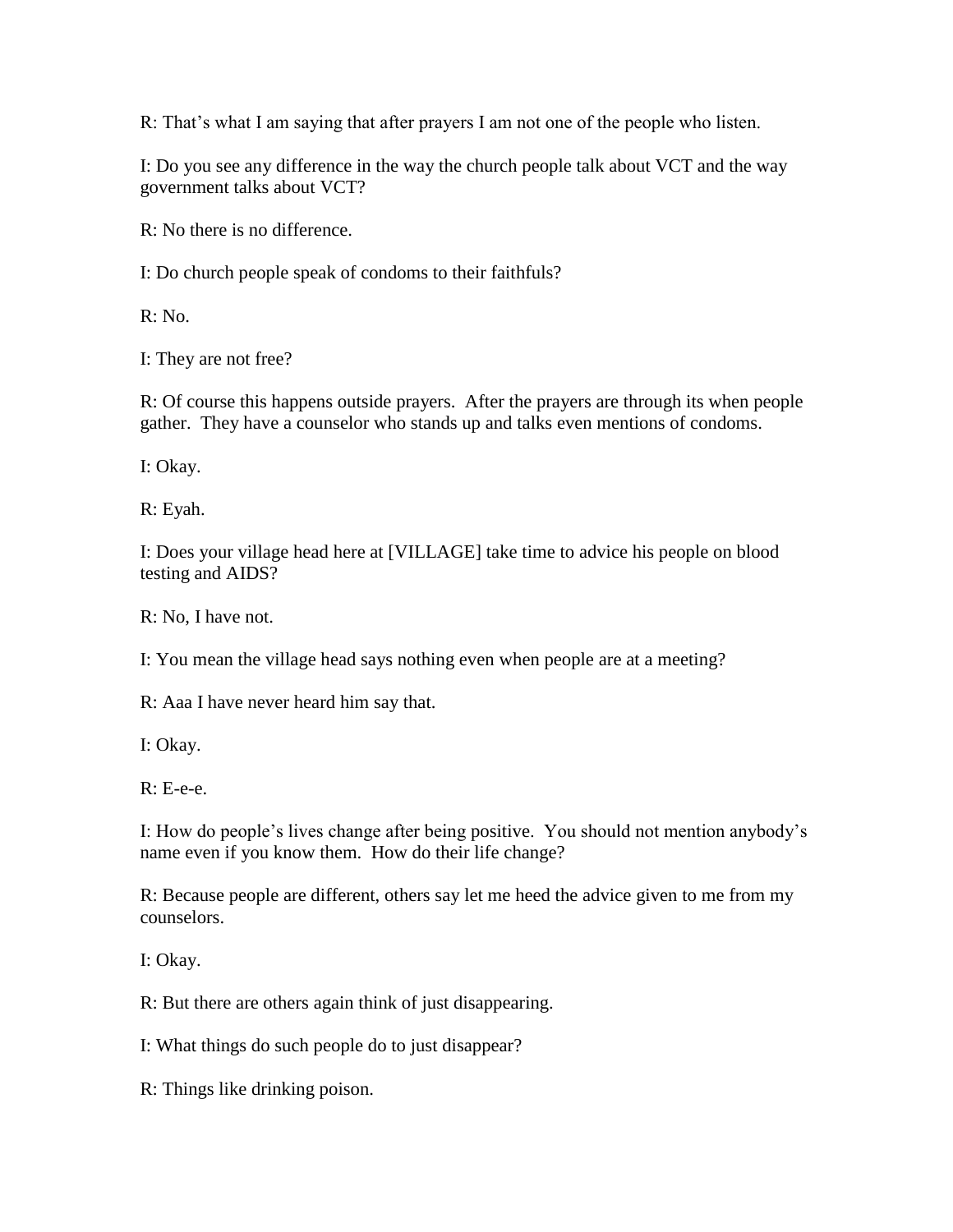I: How did you feel when you were told that you are ok without kachilombo?

R: I was very happy, filled with happiness.

I: Okay.

R: Indeed.

I: Didn't you have any worries that what will they tell me when you were waiting for the results?

R: Worries were not there because we were already questioned that, are you ready to receive your results?

I: Okay.

R: So I have took my time thinking to say if am found with it what will I do and I ended my worries during this time.

I: okay.

R: Eyah.

I: Who should have been blamed if both of you were with kachilombo?

R: I don't think if it was to be possible for one of us to point a finger at the other. It would not have been known between me and my wife who got the kachilombo for the other person.

I: Okay.

R: Eyah.

I: Of course am asking you this because if a couple is found with kachilombo, the tendency is that each person blames the other. The wife blames the husband and the husband blames the wife.

R: Ya, but it's difficult to tell.

I: Do you remember the very first year when you were visited by the VCT personnel? I hope this was not their first time to come here at your home.

R: It should be 2004 or 2003. It's when they came.

I: Didn't you have a chance to get tested when they came in 2004?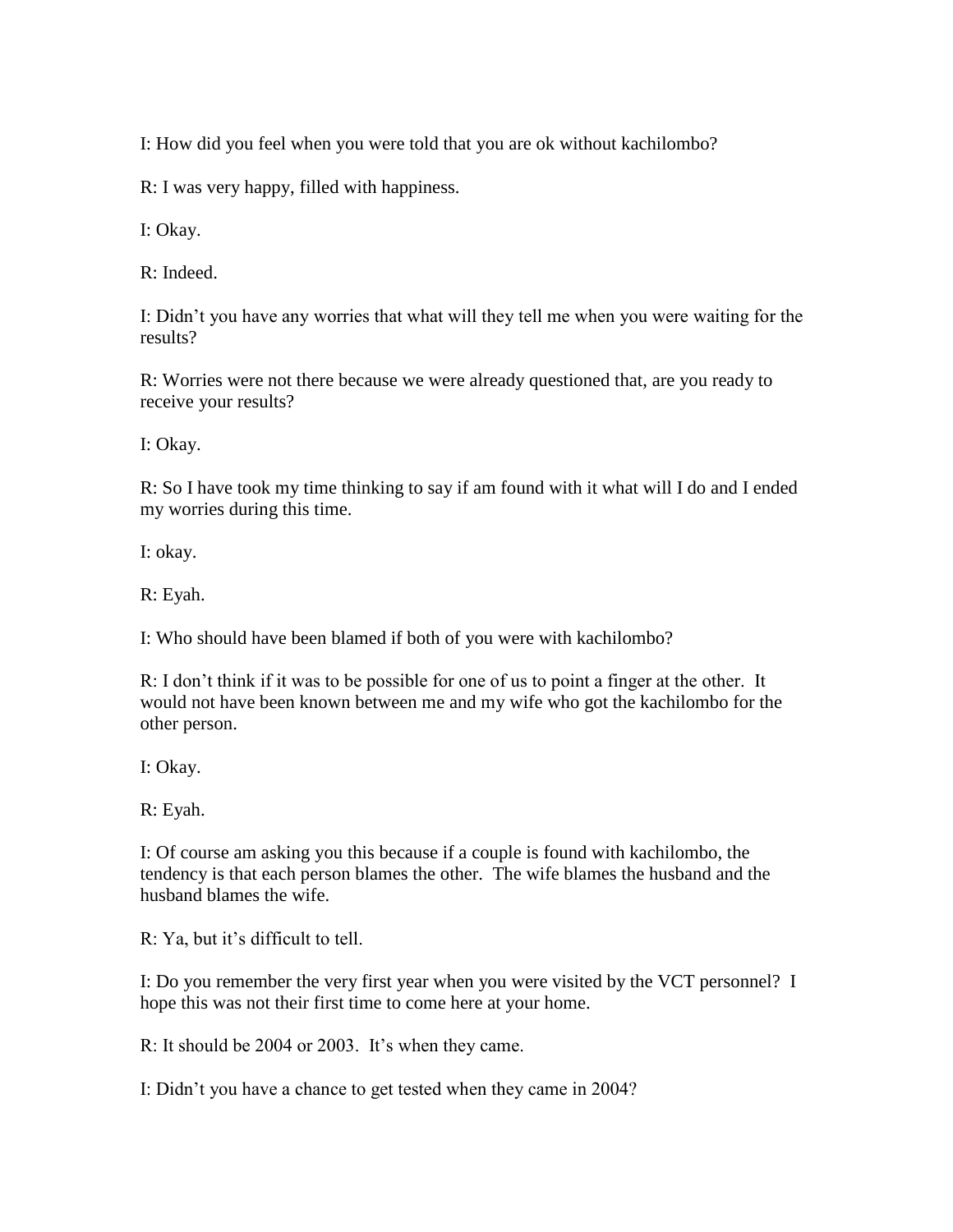R: Of course even that time they were testing.

I: Okay.

R: And the chance to be tested was there.

I: But you did not?

R: I was one of them, only that they were testing urine and saliva.

I: Was it so?

R: Yes, then they could go with them to the government hospital for testing and bring the results later.

I: Okay.

R: Indeed.

I: after now that you know your status that you are okay, I don't know how many children do you have?

R: Only one.

I: Okay.

R: e-e-e

I: What do you think on the number of children you want to have?

R: In my life I needed to have four.

I: So should we say you are remaining with three more?

[Both laugh]

 $R: E-e-e$ .

I: Do people here in the village use condoms so that they prevent diseases apart from AIDS they are also other diseases which people can get through sexual intercourse?

R: Now when it comes to what happens in other couples houses on condom use, I can't know.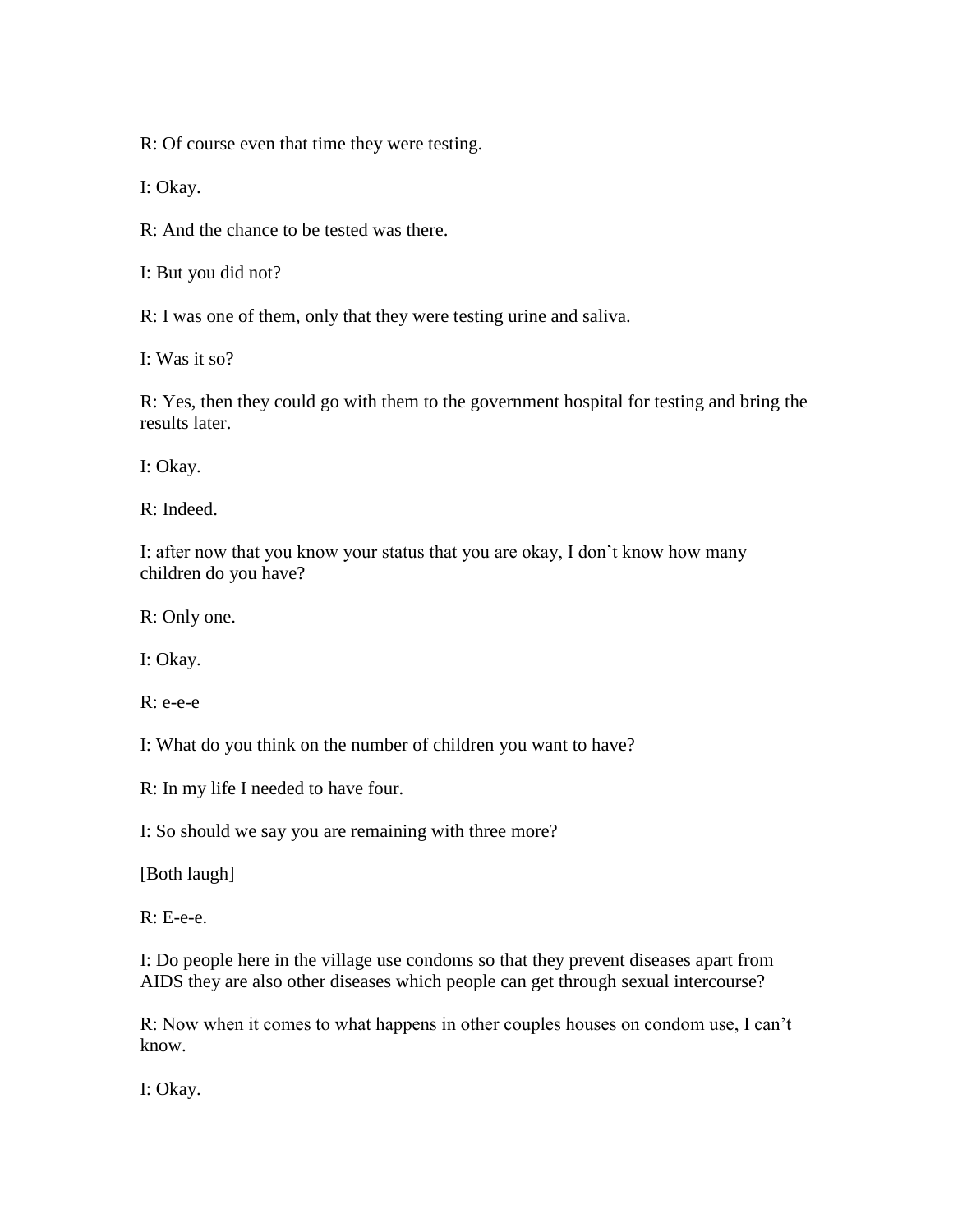R: E-ee-e.

I: But do people who have adolescents advise them on the dangers of HIV and the goodness of testing?

R: Yes they do.

I: Mainly what do they talk about?

R: Usually the adolescents have special counselors who advise them on changing times, that these are different days of a new generation.

I: Okay.

R: They emphasize that these years of this generation are troublesome.

I: Okay.

R: Such counselor explain to the adolescents that such diseases as HIV was not there, they were sexual diseases but which could be cured. But as of your generation there is AIDS. So need to take care because you may be meeting several partners but remember how to take care of yourself.

I: Okay.

R: If possible just stop chiwerewere but if you fail to resist then you can use a condom.

I: Okay.

R: Yah, those are the pieces of advice they tell.

I: Maybe in this village people sell condoms in their shops. Do people become comfortable to buy condoms during the day?

R: Yah.

I: Don't they feel shy that people going take them as promiscuous?

R: Not at all.

I: Like here in your village which places do people meet and discuss the issues of VCT and AIDS?

R: Like at school, church…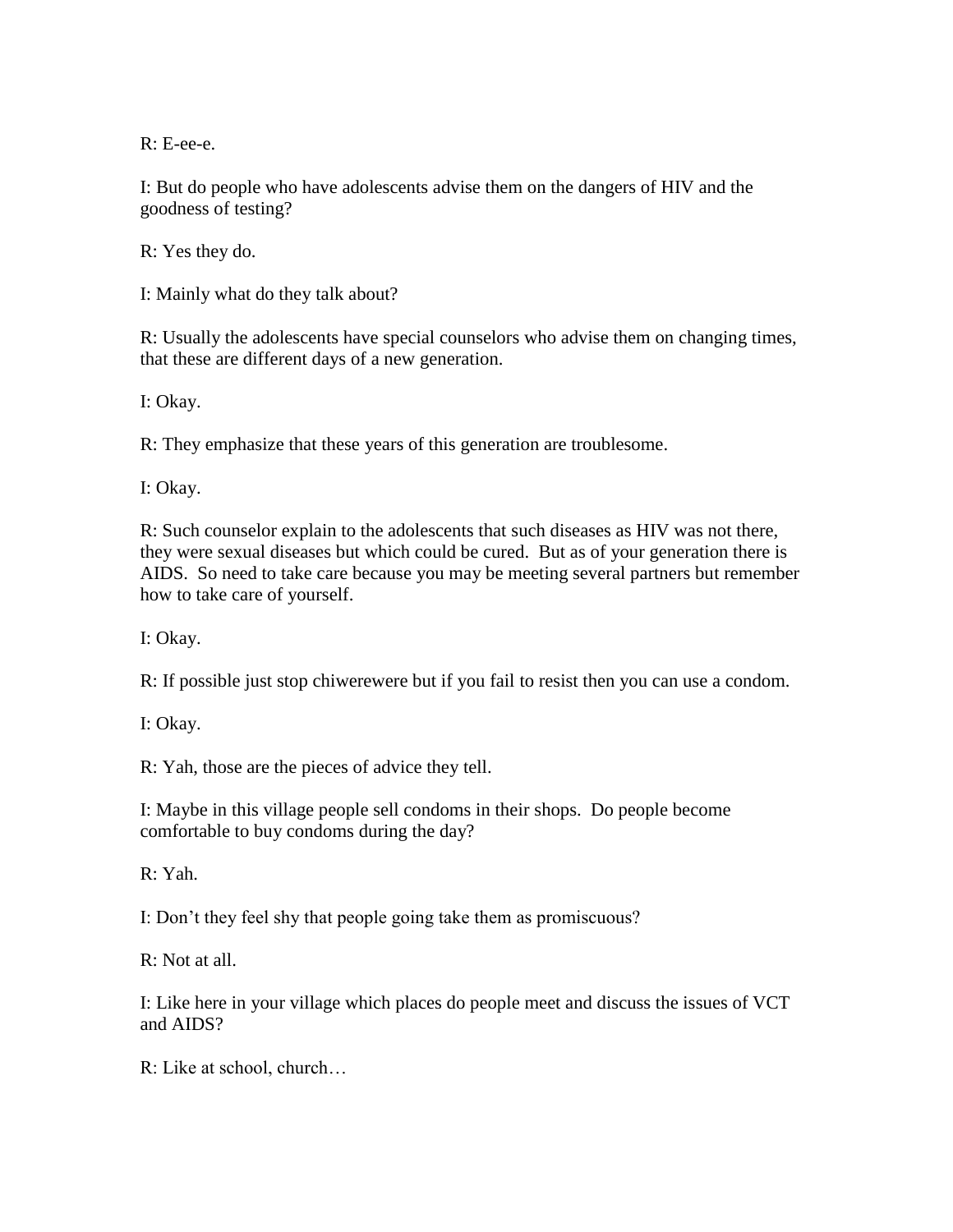I: Okay.

R: E-e-e.

I: What about when playing bawo?

R: Yes they also discuss such issues.

I: Okay.

R: Eyah.

I: What about in places where men carve hoe-handles?

R: E-ee-e. Even where they make mates and even in football pitches.

I: Okay.

R: Indeed.

I: Between the youth and the elderly whom do you think are more free to discuss blood testing issues?

R: The youth

I: The youth?

R: E-e-e

I: Okay.

R: E-e-e.

I: Now as the VCT people came around in this village, it was also a VCT week for the whole Malawi. Did some people go to Mkanda to have their blood test during this week?

R: Yes, some people from this village went.

I: okay.

R: Because on Wednesday I went to the hospital with that chap and I was told that there was mzungu who was testing blood. But by that time Wednesday, they told me the materials for measuring were not yet ready.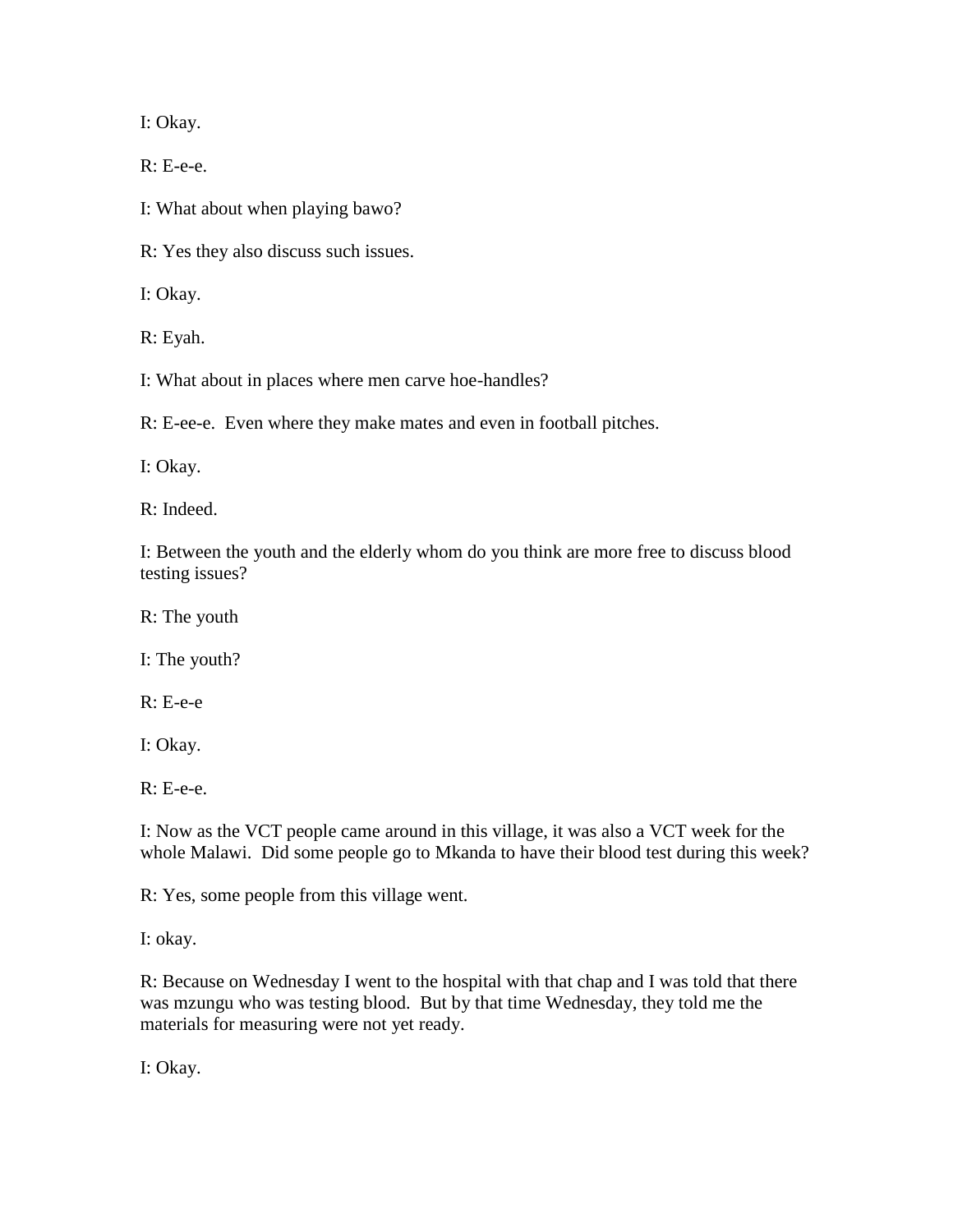R: That is all, some went.

I: Now that you have been told that you are okay, what future plans do you have with your wife concerning your life?

R: Plans?

I: Yes. Plans pertaining to child-bearing and other things you may think of.

R: The plans are that as we have been found well, we need to be discussing that faithfulness is needed between us two.

I: Okay.

R: It means our life will be health in future. You need just to resist from sex.

I: Okay.

R: Then you can discuss of how many children to have either four or less.

I: Okay.

R: Eyah.

I: Is your wife also free to speak like you are doing to me?

R: Yes, she is free.

I: Okay.

R: Yah.

I: Most people say the man has powers in a family when I comes to deciding how many children a couple should have. Does your wife also speak or start the conversations?

R: Yes she starts the conversation.

I: Does she feel open and free to discuss such issues?

R: E-e-e.

I: It does happen at times that there are some people who hate discussing the VCT issues and once you start the conversation they even more out of the group. What do these people fear on blood testing?

R: Mainly it's worries that will I accept the results and hear the counseling from the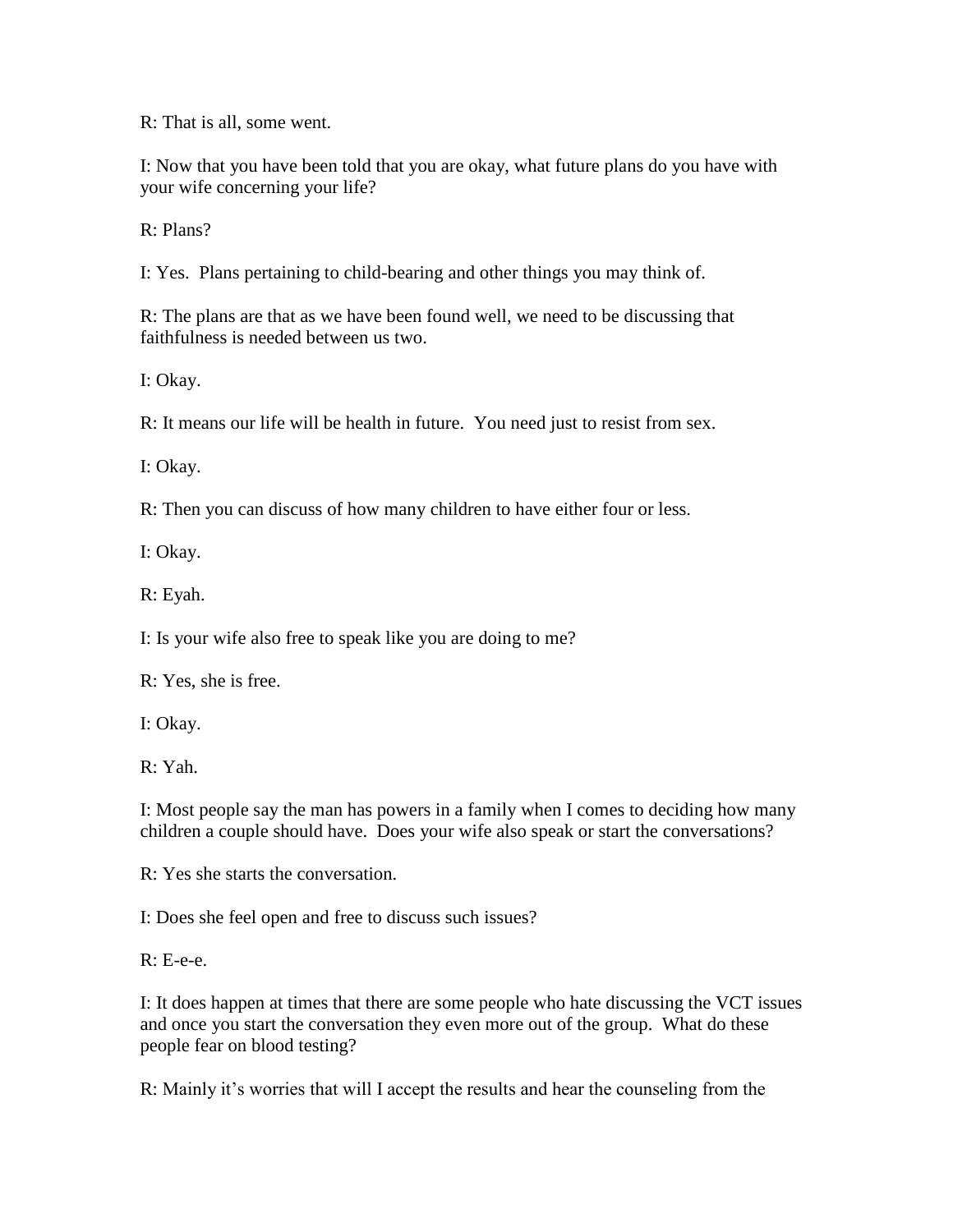doctor?

I: Okay.

R: So mainly it's about thinking of being found with it that's why they are afraid. And that I will not accept the results.

I: When the VCT people came did they counsel you together with your wife or each one of you alone?

R: Separately.

I: Okay.

R: E-e-e

I: There are so many things which the survey people have been enquiring from you people since 2004. What should the survey people be doing, so that the project goes on well?

R: Aaaaah…

I: What do people say when we leave your houses, you people who are in the survey? I know that when strange people come in people's villages, there is usually talking which goes around. What do they say then?

R: Of course they are stories which are talked like, mainly its questions. People ask what were you chatting.

I: Okay.

R: We tell them, those people are research guys, and they do some work concerning AIDS. So I was chatting with them on how we should be conducting ourselves on HIV and blood test.

I: Okay.

R: I explain to them that their main aim is to explain to people about AIDS and prevention of kachilombo.

I: Do people show interest or not?

R: As I have already said others pay attention while others not. Others say had it been I was in the survey I would have been happy to be tested. Others say testing would just make them worried.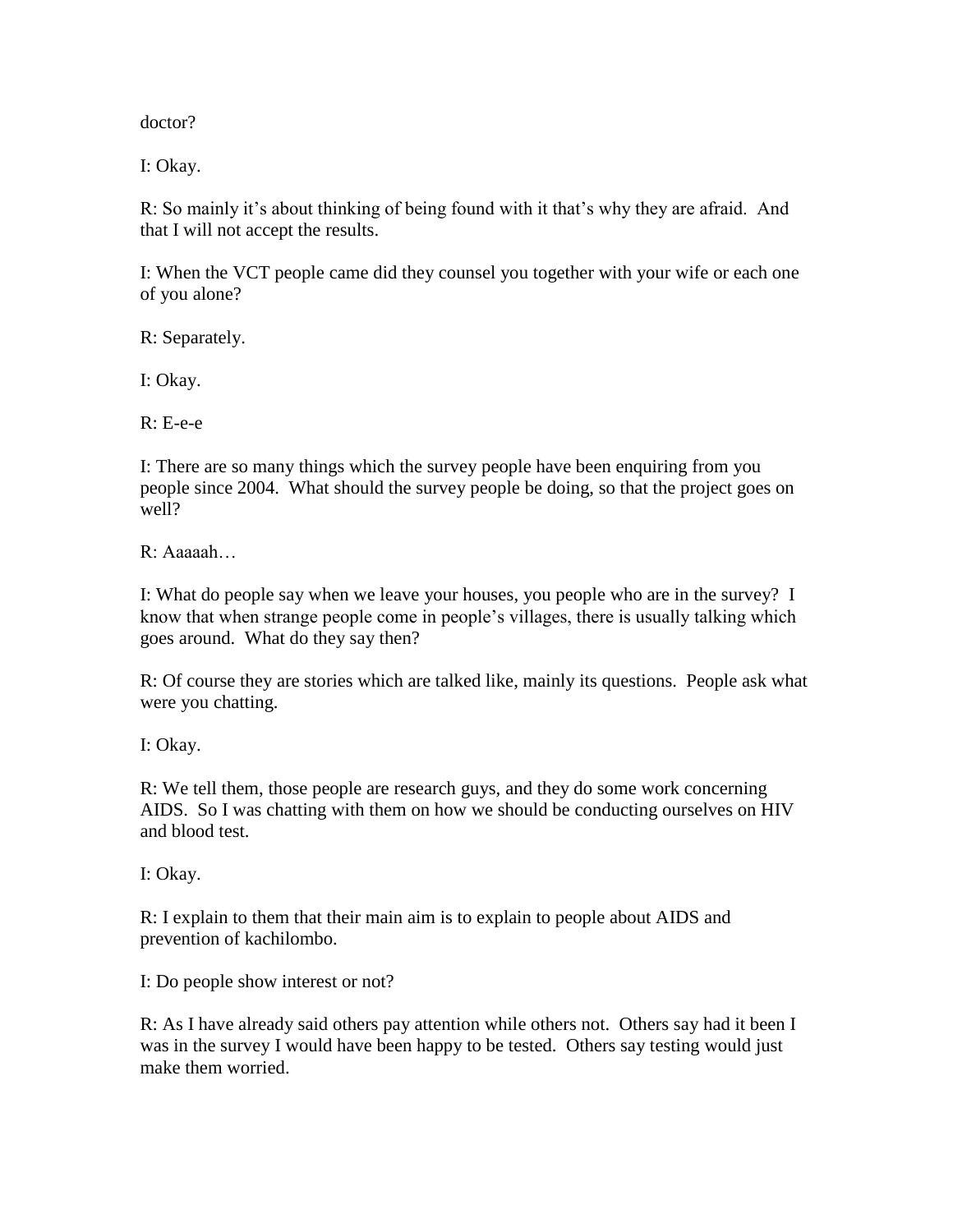I: Okay.

R: E-e-e.

I: I don't know if you decided to get tested on your own or you decided to go because people personnel had arrived at your home.

R: It was me who decided without any force.

I: Were you discussing about VCT before you met the research people?

R: We were discussing, even before they came.

I: So it means it was not strange when the VCT people came to your home?

R: Yes, it was not strange.

I: Okay.

R: Eya.

I: Of course you have said the village head here does not play any role on VCT messages. But you hear the message either from the radio or from health people. Now if you compare the radio and the VCT people, where do you get the messages clear on radio or VCT people on blood testing?

R: We get the message clear from the counselors because it's direct. Because you can even ask questions if the message is from a counselor, unlike on the radio you don't have that chance on the radio you can't ask.

I: Okay.

 $R: E-e-e$ .

I: I don't know if you have any question or comments on our chatting today?

R: Here I can say I don't have a question but still more I have. Did you want to advise us or it was just chatting?

I: The aim was just to chat. Because the VCT people already did the job of advising when they came in form of counseling. But our purpose is to hear your views on the exercise of blood test. Just as you have been talking of different people reacting differently from different situations, so our aim is to find out people's reactions towards VCT. As you have already said that you were happy when you heard your negative results. Thus a reaction. But if the couples who have been found with it decide to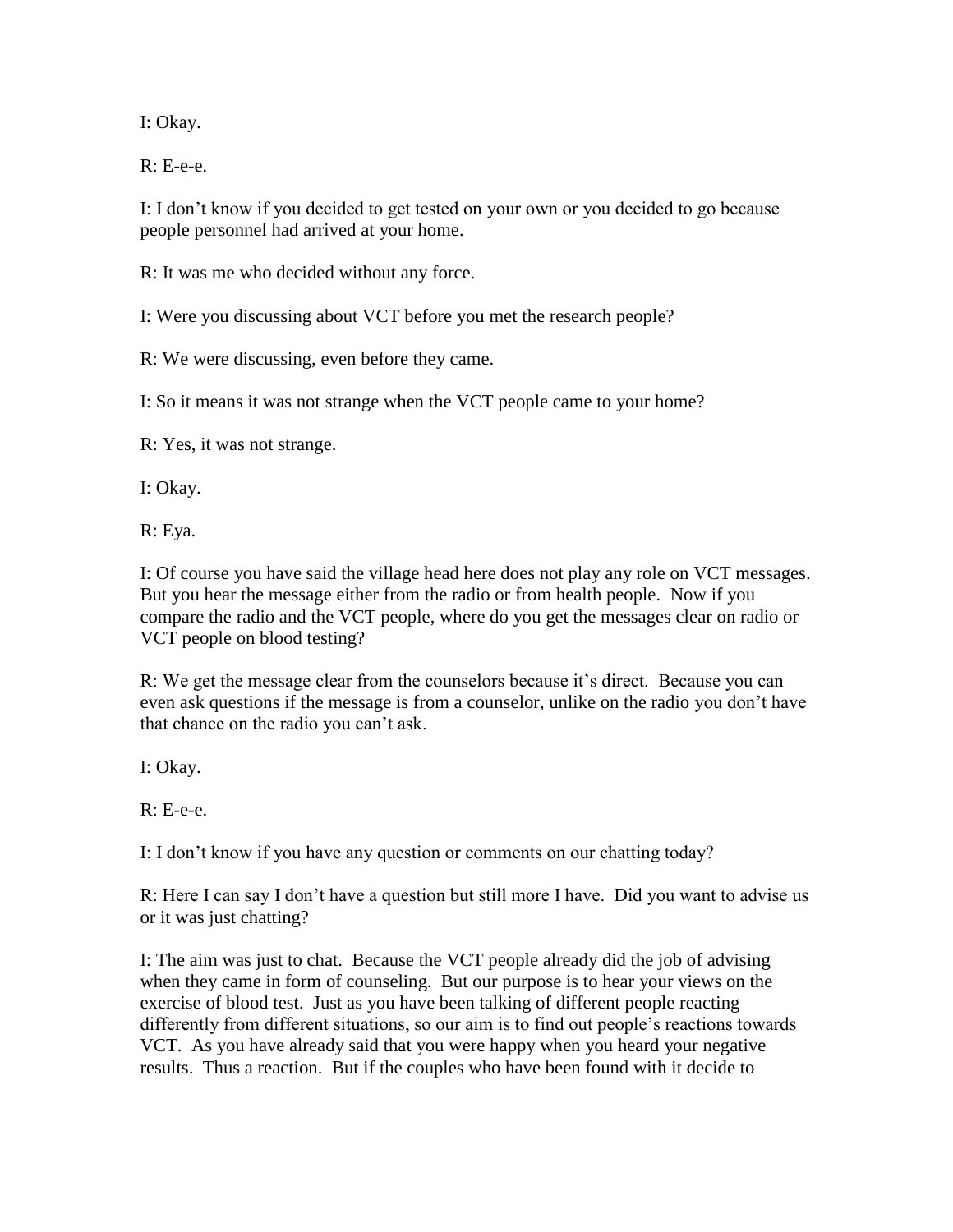separate, thus a reaction too. In short these different reactions towards VCT will help very much to understand people's behavior and indeed how they react to VCT.

R: Okay, I have now understood.

I: Yes, that's why I was saying feel free to comment because all your comments will help the project to do well.

R: Okay.

I: do you know anybody in this village don't mention a name that was found with kachilombo?

R: I heard rumors of course.

I: When did you last talk about VCT?

R: We talk almost everyday but mostly now. Now because in the past it was only the radio which was talking about.

I: Okay.

R: We talk to each other, what id you get tested? Bur since it's a group of people others refuse, they say, what if I am found with it?

I: Okay.

R: Now when the survey came it was a nice thing. They started like you have done. At first, it was like you have done, they just chatted with us and the second journey, it's when they asked of urine and saliva.

I: Okay.

R: So they had the materials to keep the saliva and urine.

I: Okay.

R: Then they could explain that the results are like this like this.

I: Okay.

R: They went with the urine and saliva and brought the results later.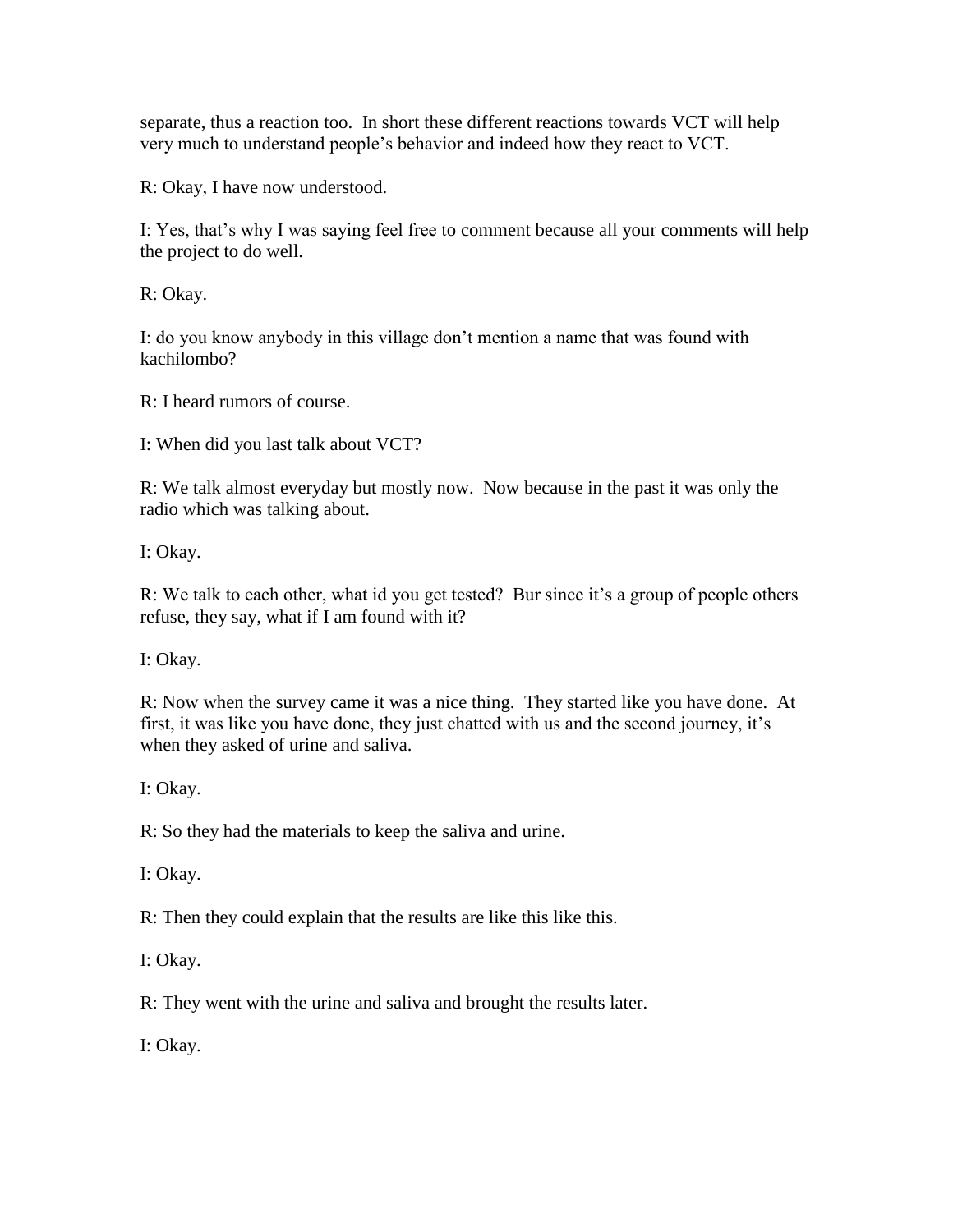R: When the results came they built a tent at a camp where people were going to collect their results. People were required to bring their identities and numbers for them to be given the results. So when one reached at the camp, they could match the identity brought by an individual with the one they had and if it matched, then a person could be given his results.

I: Do you know any sign as Mr. A of a person who is suffering from AIDS?

R: Like shingles, coughs like TB.

I: What about body appearance?

R: Body appearance of a person also changes.

I: Okay.

R: The body gets thin and hair looks weak.

I: Okay.

R: Eyah.

I: Why do people who have been found with kachilombo like hiding in most cases?

R: It's mainly because of worries which hinders them to tell more.

I: Okay.

R: Eyah.

I: What about being discriminated by fellow friends and villagers. Can't it be a reason for hiding?

R: Eya, people think so, and those who are not sick think they can't contract HIV. Others can't eat with AIDS people saying they can give them HIV.

I: Okay.

R: E-e-e.

I: If you don't have further questions let me thank you for sparing your time to respond to questions. We know during this time you would have done something but you have spent it with us. We don't take that for granted. Do you have any questions?

R: I don't have any, it's okay.